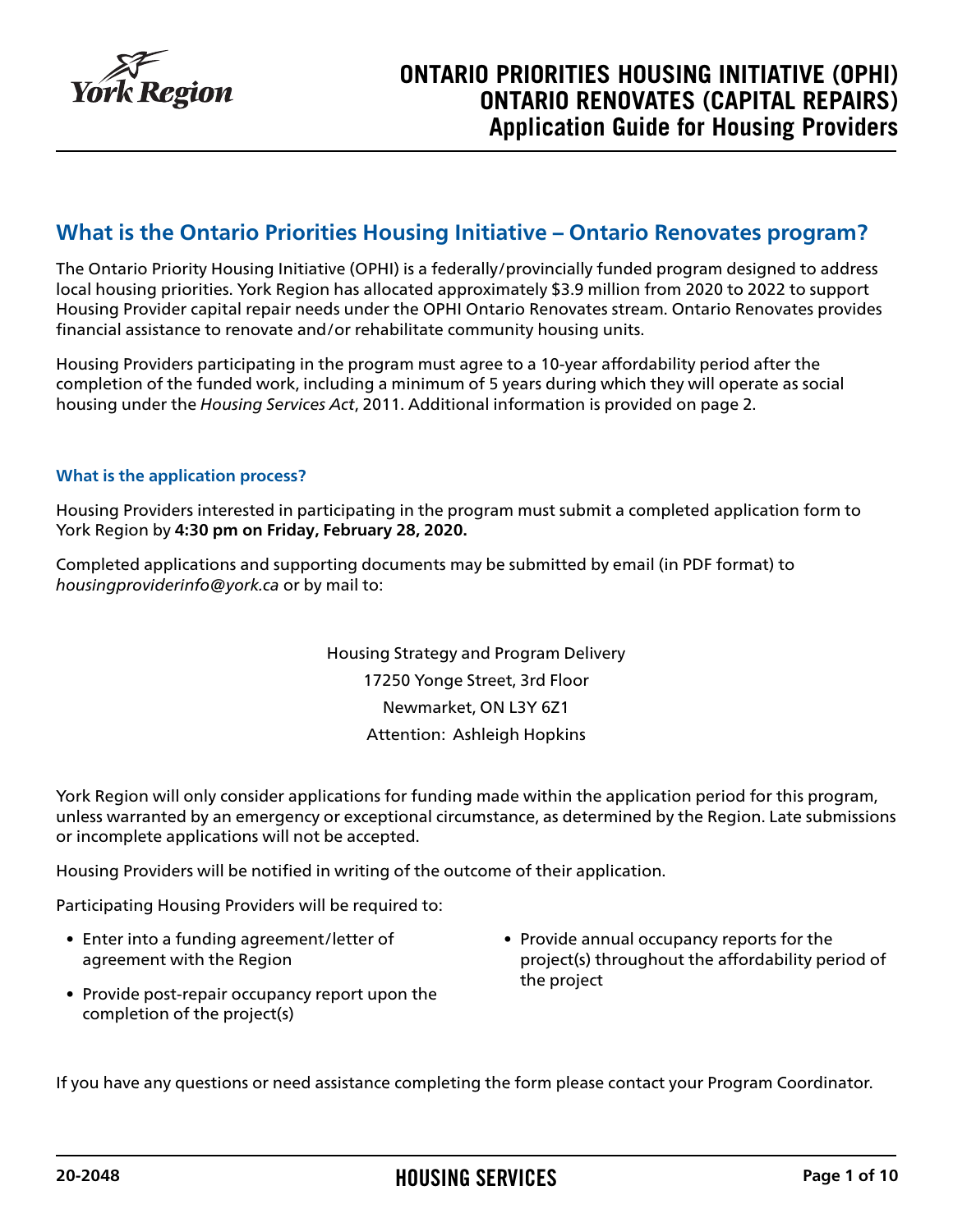

## **ONTARIO PRIORITIES HOUSING INITIATIVE (OPHI) ONTARIO RENOVATES (CAPITAL REPAIRS) Application Guide for Housing Providers**

#### **How are projects funded?**

A maximum of \$50,000 per unit is available as a forgivable loan for repairs and rehabilitation to bring a unit to an acceptable standard while improving energy efficiency. The loan is not repayable provided a Housing Provider meets a 10-year affordability commitment.

#### **What are the affordability requirements?**

Housing Providers participating in the program must agree to a 10-year affordability period after the completion of the funded work, including a minimum of five years during which they will operate as social housing under the *Housing Services Act*, 2011. The affordability requirement applies regardless of any operating agreements or mortgage obligations or agreements between the Region and eligible Housing Provider.

Following the five-year period, Housing Providers must maintain a weighted average rent for the building/ project at or below 80% of the Canada Mortgage and Housing Corporation Average Market Rent for the applicable local municipality.

#### **What projects are eligible for the program?**

Housing Providers are encouraged to consider strategic capital repairs which preserve and extend the functional lifespan of the building, including capital needs identified through building condition audits.

Eligible projects may include the following activities:

- Repairs and rehabilitation required to bring a home/unit to an acceptable standard while improving energy efficiency, including, but not limited to:
	- o Repairs required to address a health and safety or regulatory standard
	- o Repairs required to prevent deterioration of the asset
	- o Replacement of building elements that have reached the end of their useful life
		- $\rightarrow$  Fire Safety systems (sprinkler systems/fire panels)
		- → Heating/Mechanical systems
		- → Windows/Doors
		- $\rightarrow$  Foundation repairs
		- $\rightarrow$  Roofs, walls, flooring and ceilings
		- $\rightarrow$  Plumbing, low flow toilets
		- $\rightarrow$  Kitchen replacement
		- $\rightarrow$  Bathroom replacement
		- $\rightarrow$  Electrical systems
		- → Chimneys
		- → Vents, louvers
		- $\rightarrow$  Septic systems, well water, and well drilling
		- $\rightarrow$  Health and safety repairs (e.g. accessibility renovations)

Other repairs or modifications may be considered, with supporting documentation, at the discretion of the Region. Other eligible costs may include labour and applicable non-recoverable taxes, building permits, legal fees, certificates, appraisal fees, inspection fees, drawing and specification and any other costs that the Region deems reasonable and that are agreed to by the Ministry of Municipal Affairs and Housing (MMAH).

MMAH strongly encourages the use of energy-saving products or systems for the required repairs to housing under the Ontario Renovates component such as ENERGY STAR certified products.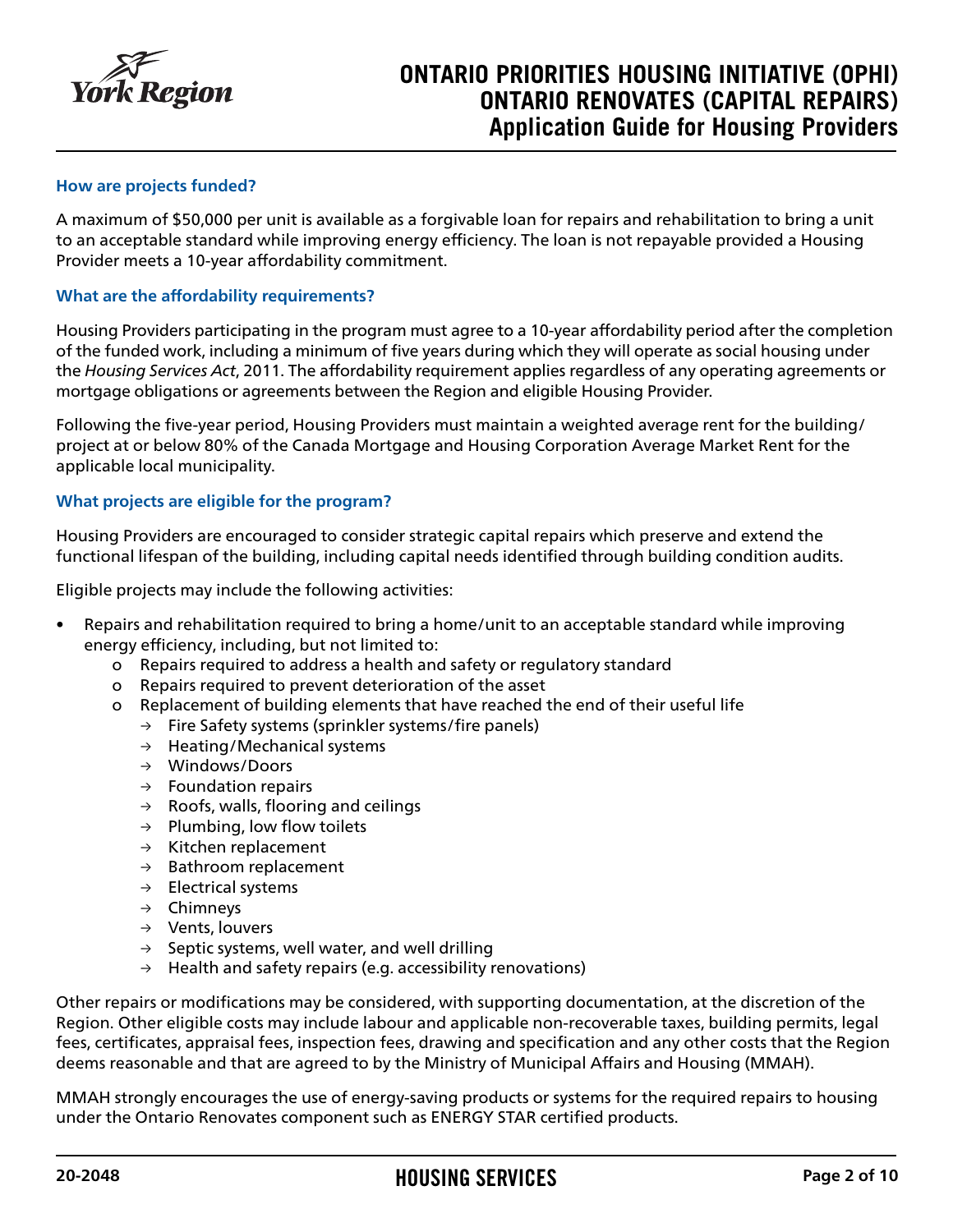

## **ONTARIO PRIORITIES HOUSING INITIATIVE (OPHI) ONTARIO RENOVATES (CAPITAL REPAIRS) Application Guide for Housing Providers**

#### **What are the timelines for completing the work?**

The Program budget is divided into two construction periods: April 2020 to March 2021 and April 2021 to March 2022. All applications for work being completed in either period must be submitted by the February 28, 2020 deadline. Funds may be awarded in phases for larger projects, so that project can be completed over an expanded period of time. York Region will determine the time period in which funding will be allocated based on available budget.

All repairs must start within 120 days of the signing of the funding agreement/letter of agreement. Projects proposed for 2020 to 2021 must be completed by March 31, 2022 and project proposed for 2021 to 2022 must be completed by March 31, 2023. Copies of all financial invoices must be kept for reporting and audit purposes.

#### **What project management services will York Region provide to support Housing Providers?**

York Region will require project overview by the Region's Technical Services team throughout the project, from initiation to closeout. Exemptions for Regional project management support may be considered where the Housing Provider can provide proof of adequate alternate arrangements, such as a professional project management team. The submission for an exemption must be clearly identified in the Housing Provider's application and supported through documentation. The Region will have full discretion to grant or deny this exemption.

Project management services provided by the Region include:

#### **Project Initiation**

- Initial scope defined
- Identify objectives
- Preliminary project timeline established
- Initial funding requirements
- Identify stakeholders

#### **Project Planning**

- Develop scope
- Develop project plan
- Project schedule
- Project budget
- Procurement plan
- Communication plan

#### **Project Execution (Design, Tender, Construction)**

- Preparation of consultant agreements
- Design review
- Preparation of construction tender documents
- Contract award recommendations
- Oversee all construction activities
- Site inspections review completed work
- Tracking and reporting project status
- Reviewing progress payments

#### **Project Closeout**

- Finalize all project activities
- Contract closeout documents
- Complete deficiencies
- Final reports, inspections, commissioning
- Training/Operation Manuals

#### **How will applications be evaluated?**

Housing Provider applications for funding will be evaluated and scored based on the following four criteria:

- **1. Project Need -** The information provided should demonstrate the repairs and rehabilitation required to bring a unit to an acceptable standard while improving energy efficiency. The project value will be scored (0-10) with a weighted value of 35 points.
- **2. Project Scope -** The description of the requested project should identify the full scope and impact of the project. How does the recommended project positively affect the overall unit/building infrastructure? The project value will be scored (0-10) with a weighted value of 20 points.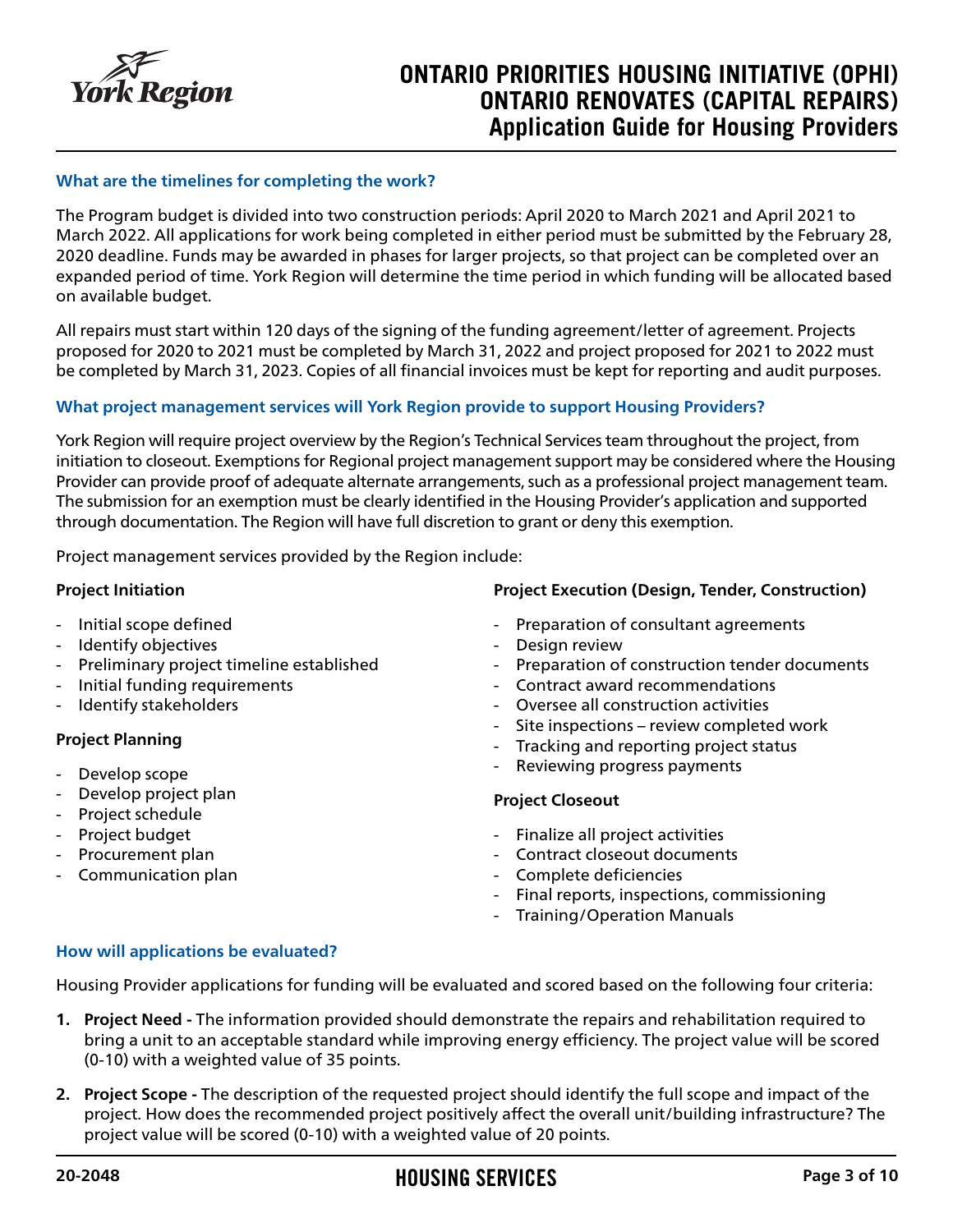

## **ONTARIO PRIORITIES HOUSING INITIATIVE (OPHI) ONTARIO RENOVATES (CAPITAL REPAIRS) Application Guide for Housing Providers**

- **3. Project Value -** The price shows value by providing estimates or attached competitive quotes from vendors. If project incentives are available an estimate should be calculated within the application for funding submission. Where appropriate, description of return on investment (ROI) should also be included showcasing how project saving over years will pay back the capital investment. The awarded value for projects previously funded under the Social Housing Electricity Efficiency Program (SHEEP), Social Housing Improvement Program (SHIP) and Social Housing Apartment Improvement Program (SHAIP) will be taken into account when the evaluation team is making its selections under this program funding source. The project value will be scored (0-10) with a weighted value of 35 points.
- **4. Project Execution and Timeframe -** The applicant will describe the project timeframe in a methodical way identifying critical milestones and key time stressors that may affect the project. The applicant is encouraged to include a critical process map (e.g. timeline for the project, Gantt chart, etc.), and, where available, a detailed breakdown of the project management team including experience of each team member. An expectation of all applicants is that they will procure professional consultant services for the development of project scope and preparation of specification and drawings to be utilized in a competitive bid process. The project value will be scored (0-10) with a weighted value of 10 points.

For further information refer to the Canada-Ontario Community Housing Initiative (COCHI) & Ontario Priorities Housing Initiative (OPHI) [Program Guidelines](https://www.york.ca/wps/wcm/connect/yorkpublic/0d3aa37f-176b-4a62-9b69-48bfcd71c0c3/Schedule-G-COCHI-and-OPHI-Guidelines.pdf?MOD=AJPERES)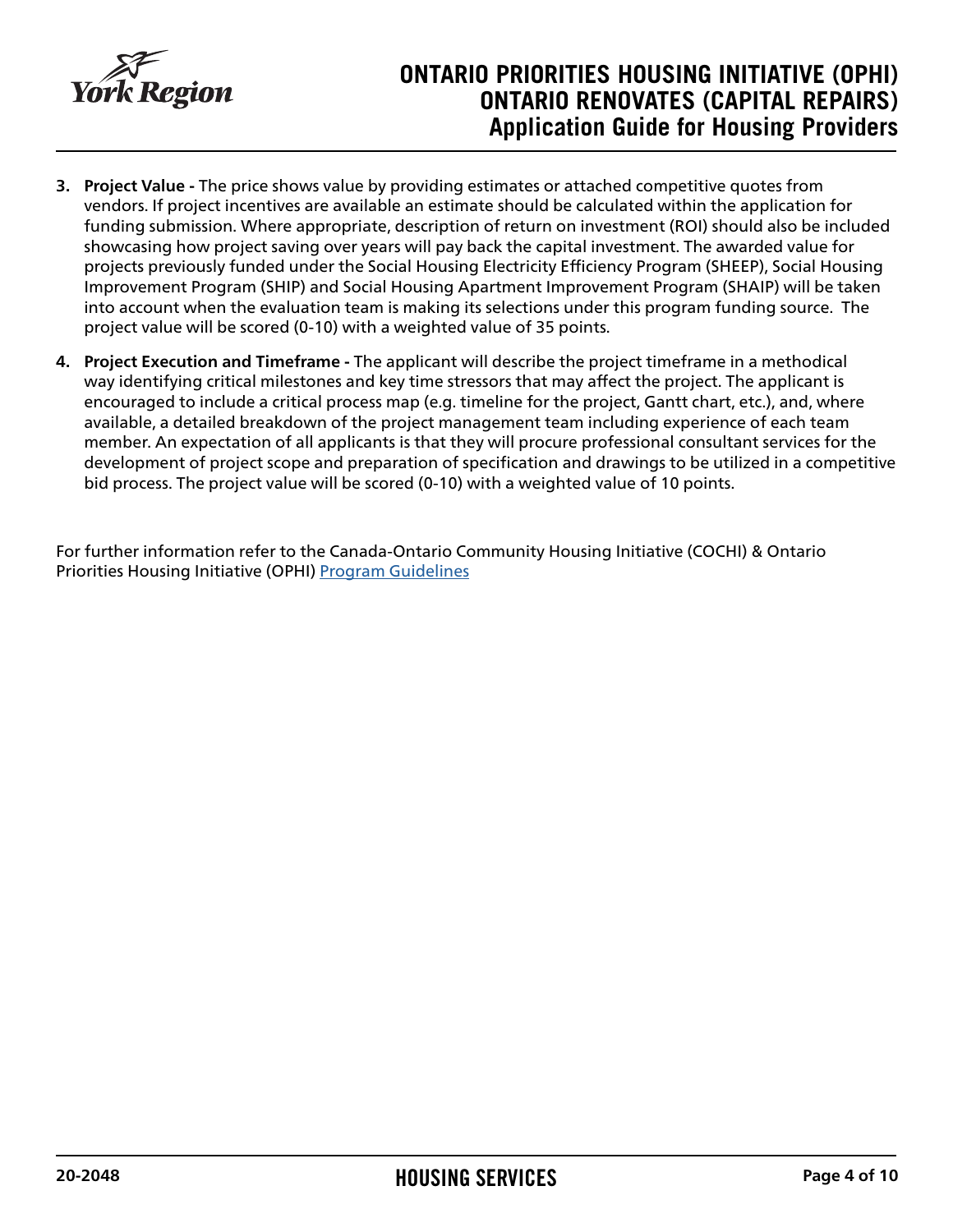

| <b>COMPLETING THE HOUSING PROVIDER APPLICATION FORM</b>                                                                               |                                                                                                                                                                                                        |  |  |  |
|---------------------------------------------------------------------------------------------------------------------------------------|--------------------------------------------------------------------------------------------------------------------------------------------------------------------------------------------------------|--|--|--|
| <b>APPLICATION CLOSE:</b>                                                                                                             | February 28, 2020 by 4:30 p.m.                                                                                                                                                                         |  |  |  |
| <b>SUBMIT APPLICATIONS TO:</b>                                                                                                        | <b>Housing Strategy and Program Delivery</b><br><b>Attention: Ashleigh Hopkins</b><br>Email: housingproviderinfo@york.ca                                                                               |  |  |  |
| <b>APPLICATION FORMAT:</b>                                                                                                            | Completed applications with supporting documents (initialed, signed and<br>scanned) must be submitted by the deadline either by email (in PDF format) to<br>housingproviderinfo@york.ca or by mail to: |  |  |  |
| Housing Strategy and Program Delivery<br>17250 Yonge Street, 3rd Floor<br>Newmarket, ON L3Y 6Z1<br><b>Attention: Ashleigh Hopkins</b> |                                                                                                                                                                                                        |  |  |  |
| York Region will use the same scoring matrix for all applications when selecting projects.                                            |                                                                                                                                                                                                        |  |  |  |
|                                                                                                                                       | Only completed applications submitted will be considered.<br>Late applications will not be accepted.                                                                                                   |  |  |  |
|                                                                                                                                       |                                                                                                                                                                                                        |  |  |  |
| <b>SECTION 1 - HOUSING PROVIDER INFORMATION</b>                                                                                       |                                                                                                                                                                                                        |  |  |  |
| <b>Housing Provider Legal Name</b>                                                                                                    |                                                                                                                                                                                                        |  |  |  |
| <b>BUILDING ADDRESS:</b>                                                                                                              |                                                                                                                                                                                                        |  |  |  |
| Street number                                                                                                                         | Street name                                                                                                                                                                                            |  |  |  |
| Postal code<br>City/Town                                                                                                              |                                                                                                                                                                                                        |  |  |  |
| <b>BUILDING TYPE:</b>                                                                                                                 |                                                                                                                                                                                                        |  |  |  |
| $\bigcirc$ Apartment<br>$\bigcup$ Townhouse                                                                                           |                                                                                                                                                                                                        |  |  |  |
| # of units in building                                                                                                                |                                                                                                                                                                                                        |  |  |  |
| <b>CONTACT:</b>                                                                                                                       |                                                                                                                                                                                                        |  |  |  |
| Name                                                                                                                                  | Title                                                                                                                                                                                                  |  |  |  |
| Phone number                                                                                                                          | Email                                                                                                                                                                                                  |  |  |  |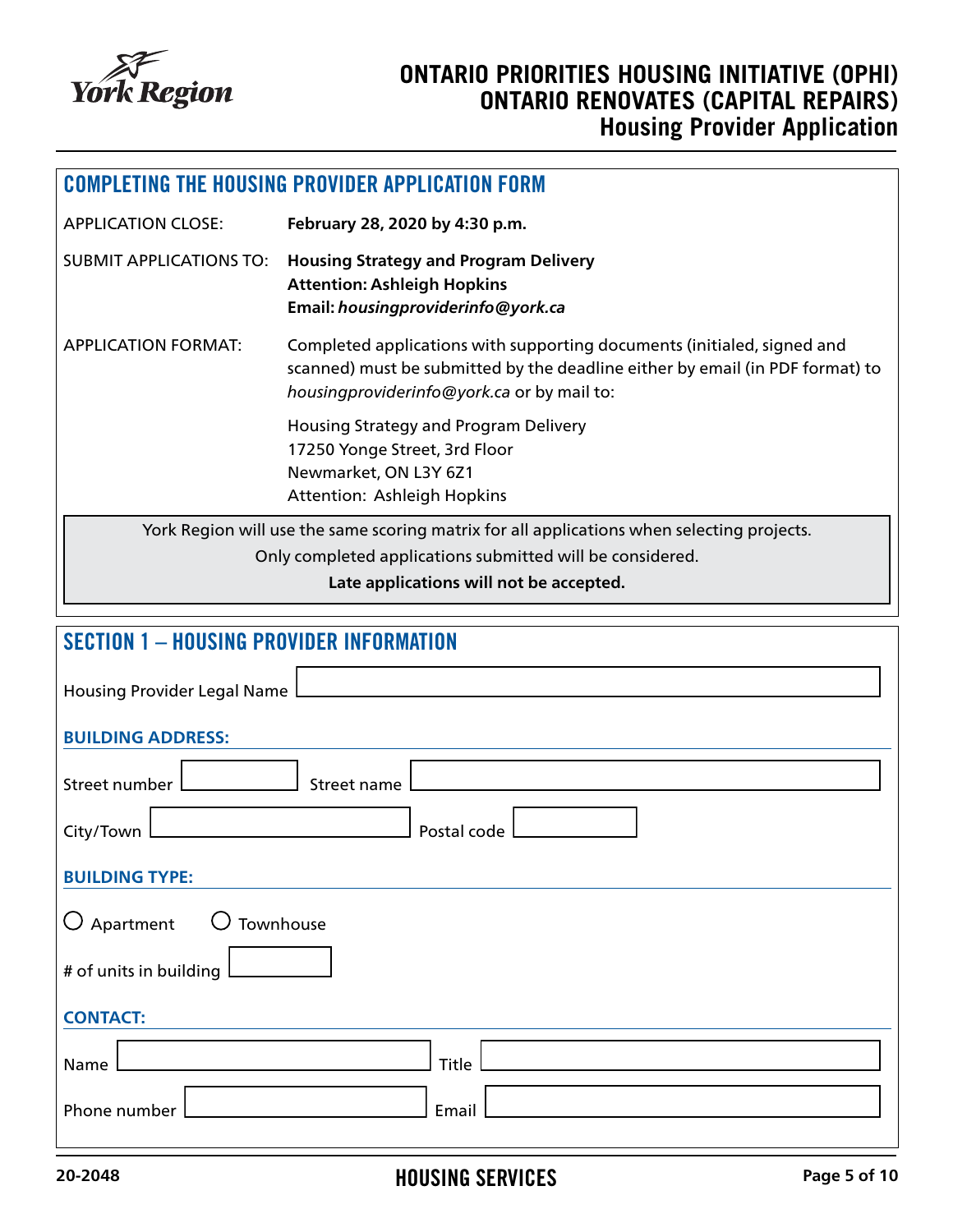

|    | PLEASE RESPOND TO THE FOLLOWING QUESTIONS IN DETAIL:                                                                                                                                                                                                                                                                                                                                                                                           |  |  |
|----|------------------------------------------------------------------------------------------------------------------------------------------------------------------------------------------------------------------------------------------------------------------------------------------------------------------------------------------------------------------------------------------------------------------------------------------------|--|--|
| 1. | <b>Financials:</b>                                                                                                                                                                                                                                                                                                                                                                                                                             |  |  |
| a. | <b>Current Capital Replacement Reserve Fund Balance</b>                                                                                                                                                                                                                                                                                                                                                                                        |  |  |
|    | \$<br>as of                                                                                                                                                                                                                                                                                                                                                                                                                                    |  |  |
| b. | <b>Current Accumulated Surplus Balance</b>                                                                                                                                                                                                                                                                                                                                                                                                     |  |  |
|    | \$<br>as of                                                                                                                                                                                                                                                                                                                                                                                                                                    |  |  |
| 2. | <b>Program Eligibility Criteria:</b>                                                                                                                                                                                                                                                                                                                                                                                                           |  |  |
| a. | Housing Providers participating in the program must agree to a 10-year affordability period after the<br>completion of the funded work, including a minimum of five years during which they will operate as<br>social housing under the Housing Services Act, 2011. The affordability requirement applies regardless<br>of any operating agreements or mortgage obligations or agreements between the Region and eligible<br>Housing Provider. |  |  |
|    | Following the five-year period, Housing Providers must maintain a weighted average rent for the<br>building/project at or below 80% of the Canada Mortgage and Housing Corporation Average Market<br>Rent for the applicable local municipality.                                                                                                                                                                                               |  |  |
|    | Does the Corporation agree to comply with OPHI program requirements to remain affordable for a 10-<br>year period after completion of the work?                                                                                                                                                                                                                                                                                                |  |  |
|    | $\bigcirc$ Yes<br>$\bigcirc$ No                                                                                                                                                                                                                                                                                                                                                                                                                |  |  |
| b. | Does the Corporation agree to follow a competitive process for procurement of project materials and<br>services as required by the Region?                                                                                                                                                                                                                                                                                                     |  |  |
|    | $\bigcirc$ Yes<br><b>No</b>                                                                                                                                                                                                                                                                                                                                                                                                                    |  |  |
| 3. | Other:                                                                                                                                                                                                                                                                                                                                                                                                                                         |  |  |
| a. | $O$ Yes $O$ No<br>Would the Corporation consider bulk tendering if applicable?                                                                                                                                                                                                                                                                                                                                                                 |  |  |
| b. | Does the Corporation agree to enter into an Agreement with the Region prior to receiving funding, if<br>approved?                                                                                                                                                                                                                                                                                                                              |  |  |
|    | $\bigcirc$ Yes<br>$\bigcirc$ No                                                                                                                                                                                                                                                                                                                                                                                                                |  |  |
|    |                                                                                                                                                                                                                                                                                                                                                                                                                                                |  |  |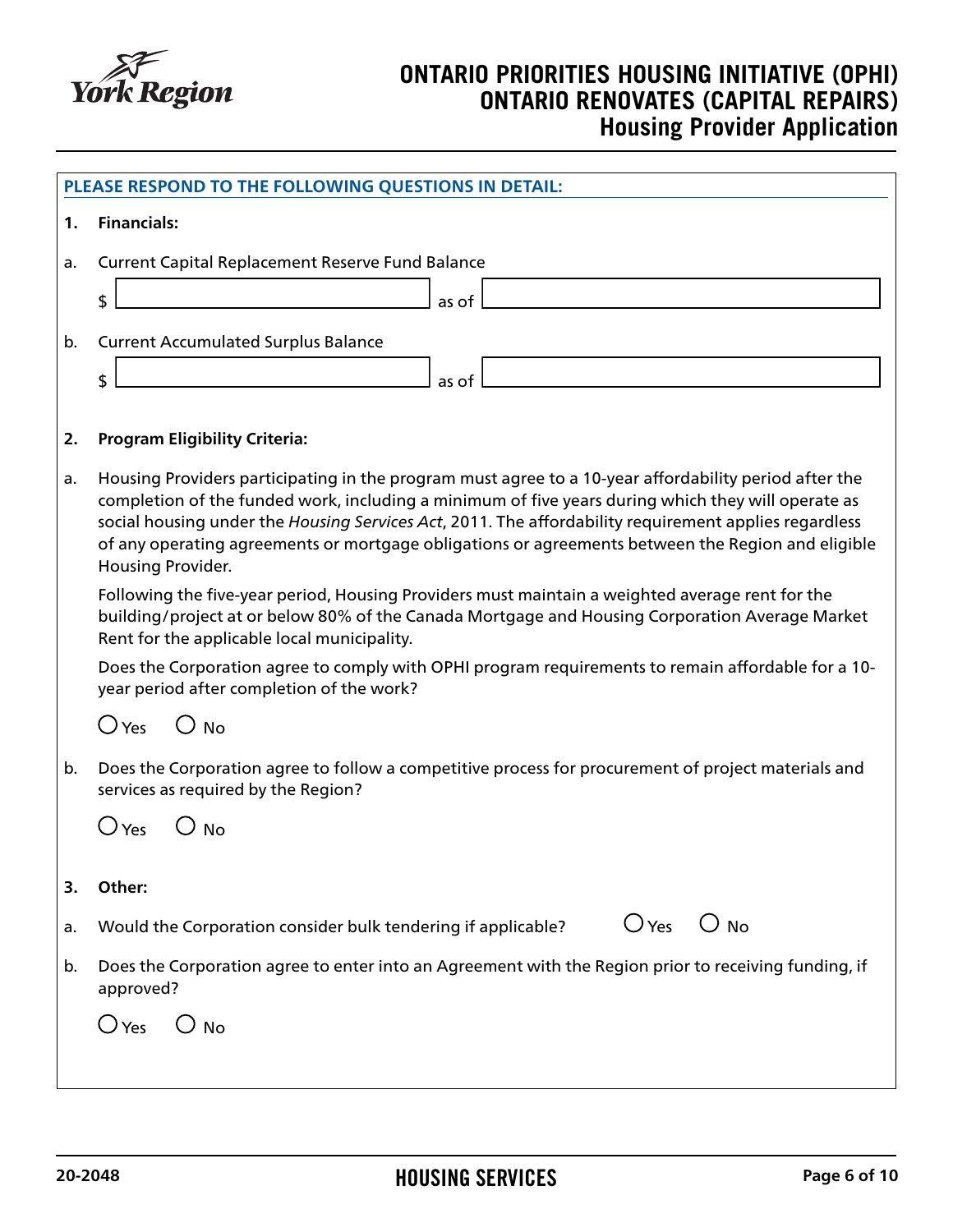

| <b>SECTION 2 - PROPOSED PROJECTS</b><br>Provide itemized professional estimate of costs associated with the project (available Capital Plan,<br>1 <sub>1</sub><br>tender or documents, quotes, etc.) List projects in order of priority. |                                                    |  |  |  |
|------------------------------------------------------------------------------------------------------------------------------------------------------------------------------------------------------------------------------------------|----------------------------------------------------|--|--|--|
| <b>Proposed Project(s) - PRIORITIZED</b>                                                                                                                                                                                                 | <b>Estimated Cost (\$)</b><br><b>Excluding HST</b> |  |  |  |
| 1.                                                                                                                                                                                                                                       |                                                    |  |  |  |
| 2.                                                                                                                                                                                                                                       |                                                    |  |  |  |
| 3.                                                                                                                                                                                                                                       |                                                    |  |  |  |
| 4.                                                                                                                                                                                                                                       |                                                    |  |  |  |
| 5.                                                                                                                                                                                                                                       |                                                    |  |  |  |
| 6.                                                                                                                                                                                                                                       |                                                    |  |  |  |
| 7.                                                                                                                                                                                                                                       |                                                    |  |  |  |
| 8.                                                                                                                                                                                                                                       |                                                    |  |  |  |
| 9.                                                                                                                                                                                                                                       |                                                    |  |  |  |
| 10.<br>Total $$ $                                                                                                                                                                                                                        | $\bf{0}$                                           |  |  |  |
|                                                                                                                                                                                                                                          |                                                    |  |  |  |
| $O$ Yes $O$ No<br>Vendor quotes attached? (optional)                                                                                                                                                                                     |                                                    |  |  |  |
| If the application consists of more than one project, please complete Section 3: Project Details<br>for each of the projects identified above and attach supporting documents.                                                           |                                                    |  |  |  |

ヿ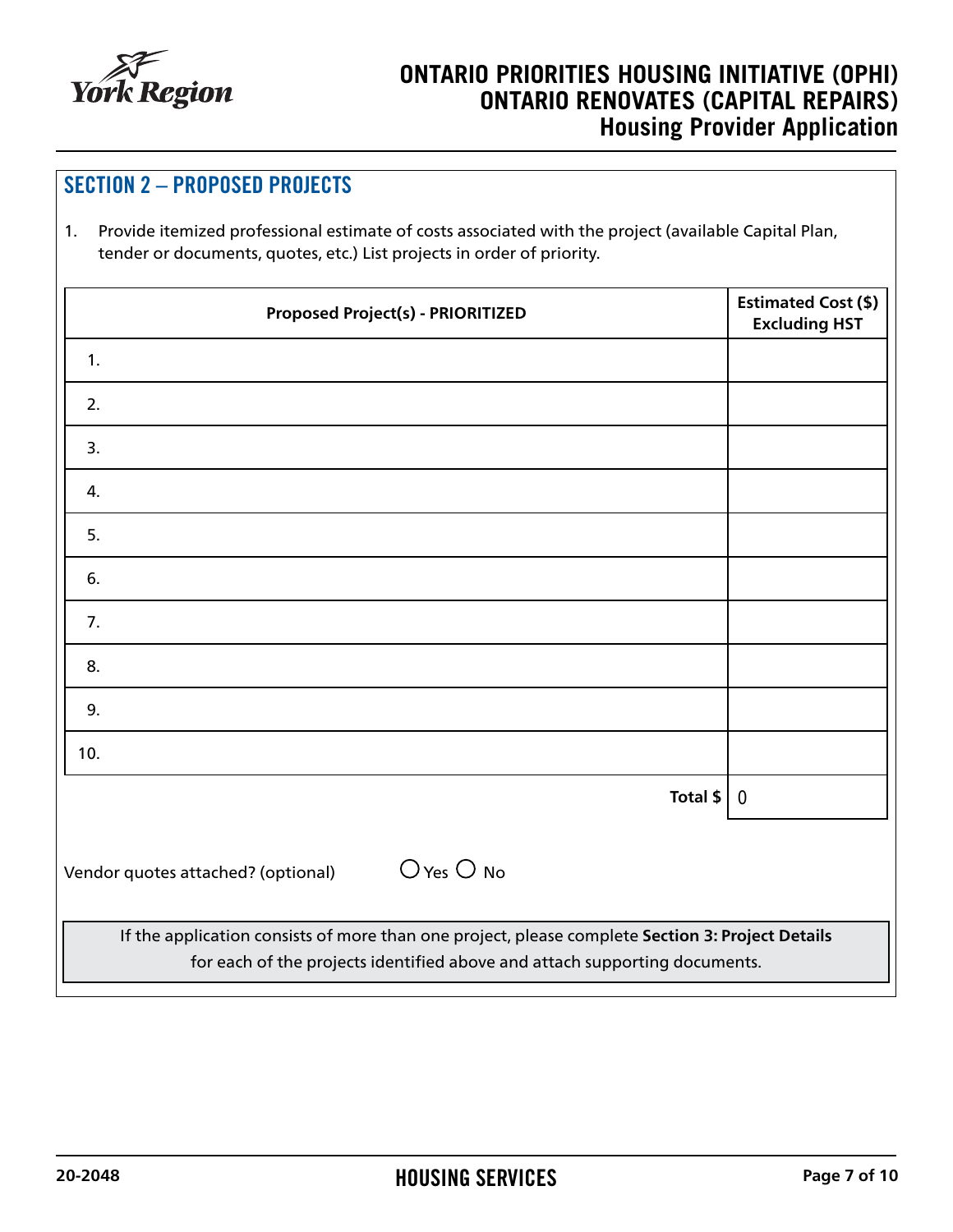

### SECTION 3 – PROJECT DETAILS

**PLEASE RESPOND TO THE FOLLOWING QUESTIONS IN DETAIL:**

1. Describe the age and condition of the proposed project

2. Describe the project you are proposing and demonstrate why it is necessary

3. Describe the physical, social, environmental and operational costs/benefits of the project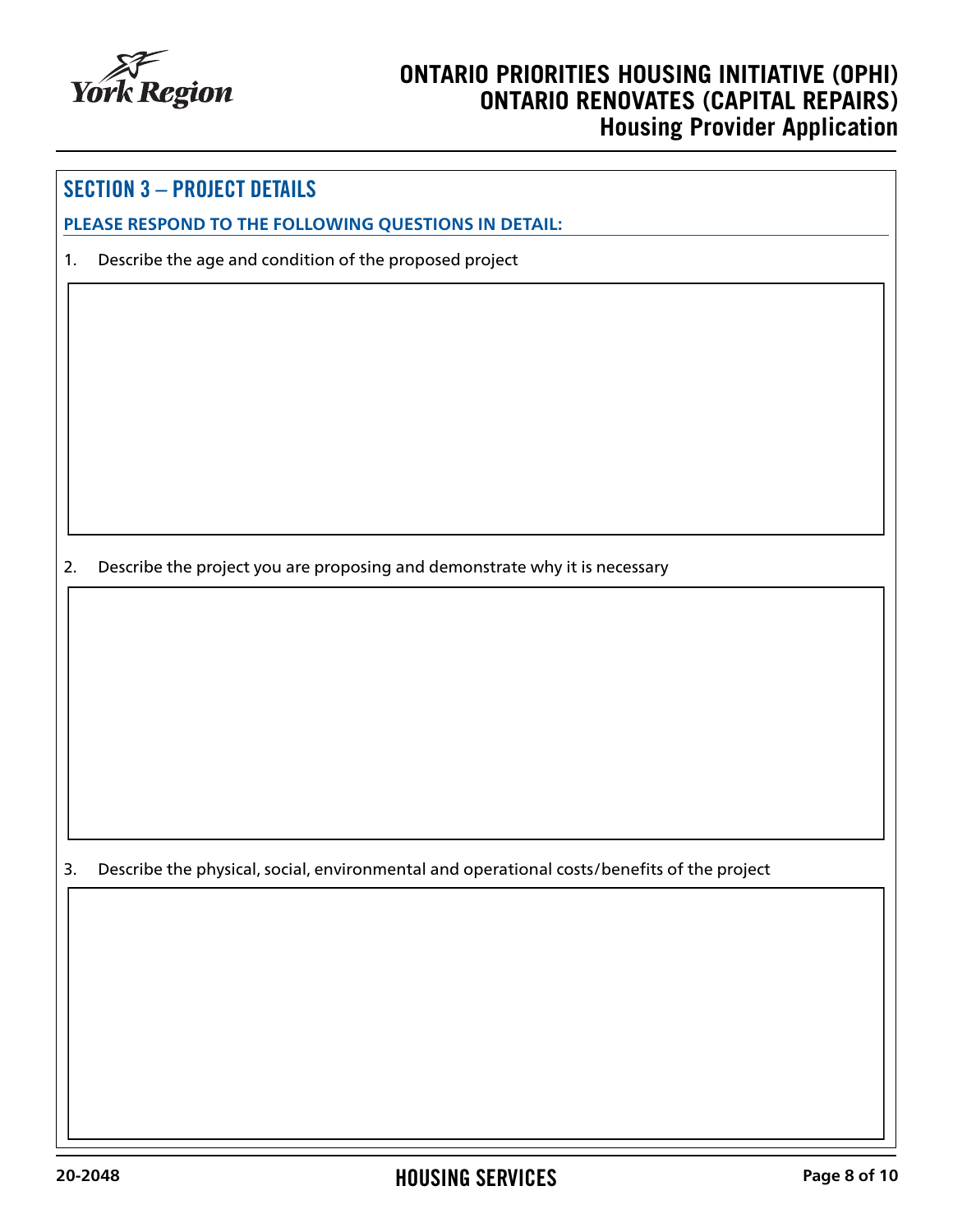

| 4. | Describe return on investment (ROI) demonstrating how project savings over years will pay back the<br>capital investment                                  |  |
|----|-----------------------------------------------------------------------------------------------------------------------------------------------------------|--|
|    |                                                                                                                                                           |  |
| 5. | Identify possible bundling of similar technologies                                                                                                        |  |
|    |                                                                                                                                                           |  |
| 6. | Identify the impact of the project on residents and how the recommended project will positively affect<br>the overall buildings infrastructure/operations |  |
|    |                                                                                                                                                           |  |